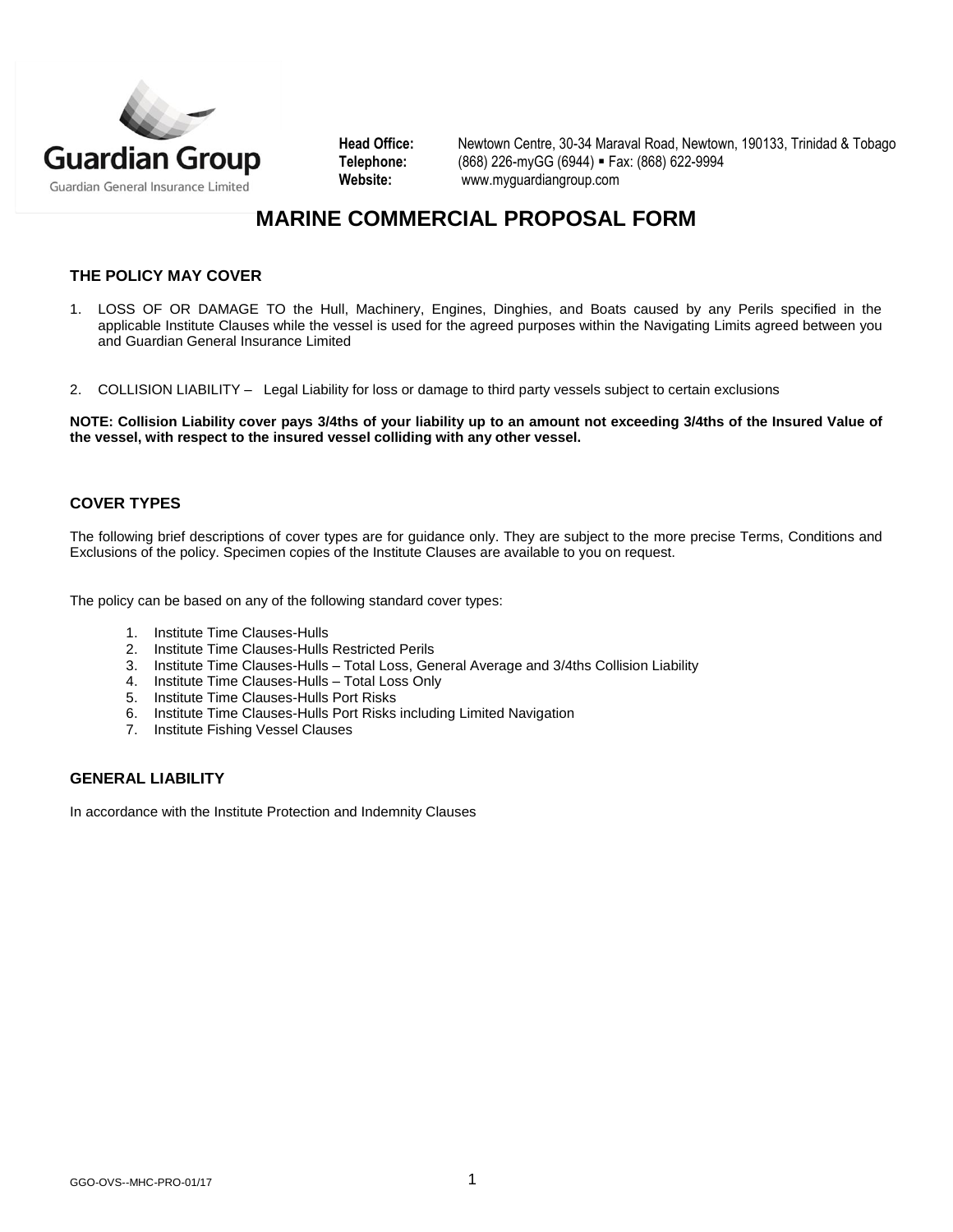#### **EACH OF THESE QUESTIONS MUST BE ANSWERED COMPLETELY**

# **A. DETAILS OF PROPOSER(S)** PLEASE Names of Proposer(s) / Company USE BLOCK Date of Birth (individual) \_\_\_\_\_\_\_\_\_\_\_\_\_\_\_\_\_\_\_\_\_\_\_ Marital Status (individual) \_\_\_\_\_\_\_\_\_\_\_\_\_\_\_ LETTERS mm/dd/yy Profession/Occupation Proposer's Address Email / Website Telephone Nos. Office Cell 1. Please give the name(s) of any Shipping Club or Association to which any of you belong 2. How many years experience do you have in handling this type of craft? \_\_\_\_\_\_\_\_\_ 3. Have you ever had any accidents or made any insurance claims during the last five (5) years in connection with any vessel you sailed or owned?  $YES \Box$  NO  $\square$ If 'YES', please state details and upon which company claim(s) was/were made \_\_\_\_\_\_\_\_\_\_\_\_\_\_\_\_\_\_\_\_\_\_ 4. Do you have any professional or other crew (including the primary operator) employed on a permanent or other basis? YES  $\Box$  NO  $\Box$ If 'YES', please name crew members together with details and experience 5. Has any insurer or underwriter ever (a) declined your proposal?  $YES \Box$  NO  $\Box$ (b) increased your premium?  $YES \Box$  NO  $\Box$ (c) increased your excess?  $YES \Box$  NO  $\Box$ (d) refused to renew your policy?  $($ a) refused to renew your policy? (e) cancelled your policy? YES NO If 'YES' to any of these, please state the reasons together with the name(s) of insurer(s) or underwriters responsible for altering terms to the policy example of the policy of the state of the state of the state of the state of the state of the state of the state of the state of the state of the state of the state of the state of the state of **B. DETAILS OF VESSEL** 6. (a) Name of vessel **Previous name(s)** if any (b) Port of Registry and Registration number (c) Type of vessel 7. (a) Material of Hull **Mood I** Steel **Steel Steel Seed Combination of D** Steel Combination of D If 'Wood', please state what kind, and how built (carvel, clincher, diagonal, sewn) \_\_\_\_\_\_\_\_\_\_\_\_\_\_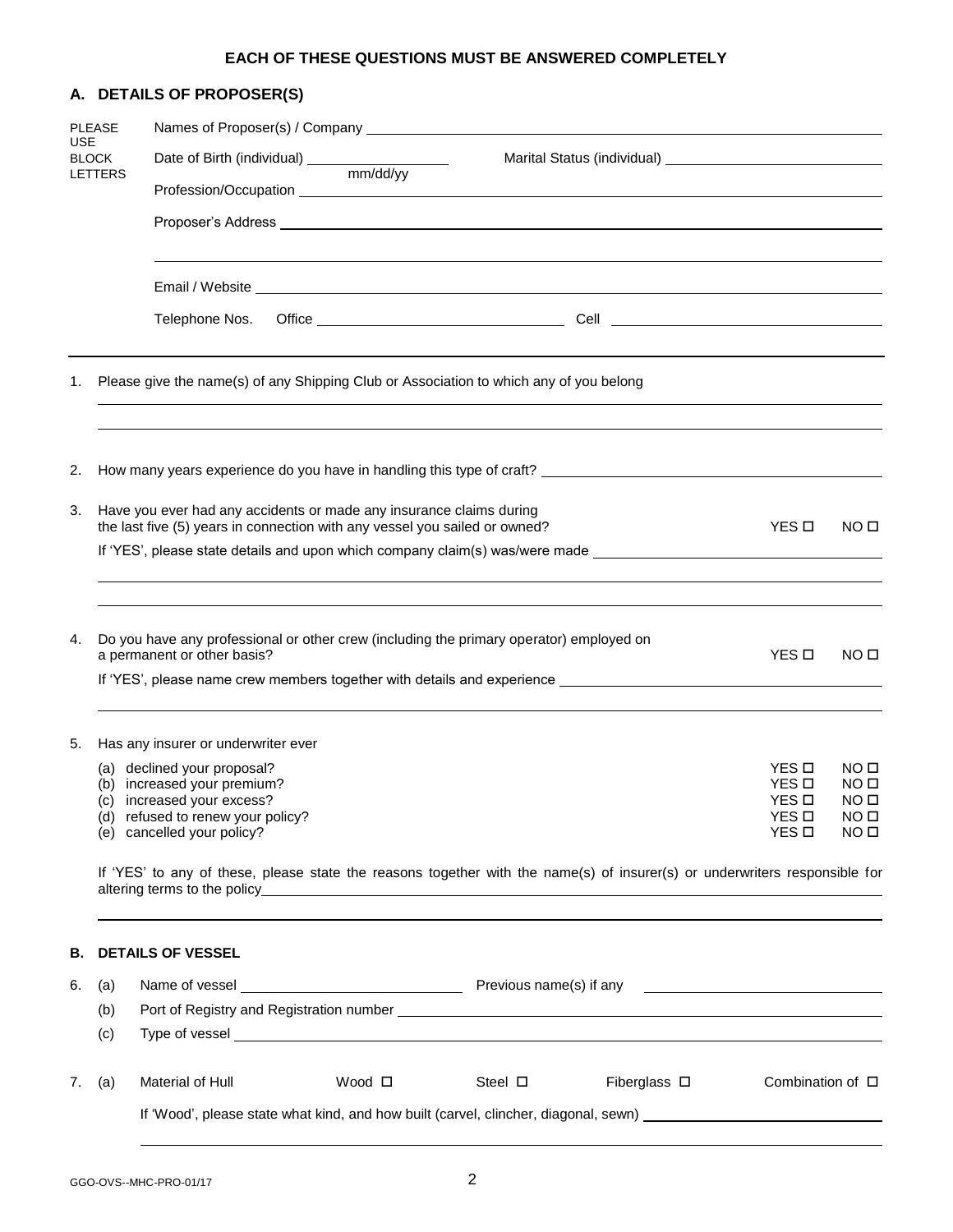|    | (b)                                                                                     | Is the Vessel fully decked?                                                                                                                                                                                                    |     |                                                   |              |             |                                   |  |                                                         |              | NO <sub>II</sub> |  |
|----|-----------------------------------------------------------------------------------------|--------------------------------------------------------------------------------------------------------------------------------------------------------------------------------------------------------------------------------|-----|---------------------------------------------------|--------------|-------------|-----------------------------------|--|---------------------------------------------------------|--------------|------------------|--|
|    |                                                                                         |                                                                                                                                                                                                                                |     |                                                   |              |             |                                   |  |                                                         |              |                  |  |
|    | (c)                                                                                     | <b>Condition of Vessel</b>                                                                                                                                                                                                     |     |                                                   | New <b>D</b> |             | Good <b>D</b>                     |  | Fair $\Box$                                             |              | Poor $\Box$      |  |
| 8. |                                                                                         | Year built and Builders or Manufacturer's Name Learn Communication and Communication of the Communication of the Communication of the Communication of the Communication of the Communication of the Communication of the Comm |     |                                                   |              |             |                                   |  |                                                         |              |                  |  |
| 9. |                                                                                         | Was the vessel specially built for its intended use?                                                                                                                                                                           |     |                                                   |              |             |                                   |  |                                                         | YES <b>D</b> | NO <sub>II</sub> |  |
|    | 10. Dimensions of vessel                                                                |                                                                                                                                                                                                                                |     |                                                   |              |             |                                   |  |                                                         |              |                  |  |
|    | Length                                                                                  |                                                                                                                                                                                                                                |     |                                                   |              | metres/feet | Length (waterline)                |  | ______________________ metres/feet                      |              |                  |  |
|    |                                                                                         | Beam (extreme width)                                                                                                                                                                                                           |     |                                                   |              | metres/feet |                                   |  |                                                         |              |                  |  |
|    |                                                                                         | Moulded depth (keel to deck)                                                                                                                                                                                                   |     | <u> 1990 - Jan Barbara III, politik politik (</u> |              | metres/feet |                                   |  | Draft (keel to waterline) _________________ metres/feet |              |                  |  |
|    |                                                                                         | 11. Registered tonnage (gross/net)                                                                                                                                                                                             |     |                                                   |              | metric tons |                                   |  |                                                         |              |                  |  |
|    |                                                                                         | Displacement (load/light)                                                                                                                                                                                                      |     | and the company of the company                    |              | metric tons |                                   |  |                                                         |              |                  |  |
|    |                                                                                         |                                                                                                                                                                                                                                |     |                                                   |              |             |                                   |  |                                                         |              |                  |  |
|    |                                                                                         | 12. Maximum design speed                                                                                                                                                                                                       |     |                                                   |              | kmh/knots   |                                   |  |                                                         |              |                  |  |
|    | 13. $(a)$                                                                               | Number of propellers                                                                                                                                                                                                           |     |                                                   |              |             |                                   |  |                                                         |              |                  |  |
|    | (b)                                                                                     | Details of engine(s)                                                                                                                                                                                                           |     |                                                   |              |             | (1)                               |  |                                                         | (2)          |                  |  |
|    |                                                                                         |                                                                                                                                                                                                                                |     |                                                   |              |             |                                   |  |                                                         |              |                  |  |
|    |                                                                                         |                                                                                                                                                                                                                                |     |                                                   |              |             | Year made                         |  | Year made ___________________                           |              |                  |  |
|    |                                                                                         |                                                                                                                                                                                                                                |     |                                                   |              |             | Serial no. ______________________ |  |                                                         |              |                  |  |
|    | (c)                                                                                     |                                                                                                                                                                                                                                |     |                                                   |              |             |                                   |  |                                                         |              |                  |  |
|    | (d)                                                                                     |                                                                                                                                                                                                                                |     |                                                   |              |             |                                   |  |                                                         |              |                  |  |
|    |                                                                                         | 14. Details of bilge pump system fitted                                                                                                                                                                                        |     |                                                   |              |             |                                   |  |                                                         |              |                  |  |
|    |                                                                                         | 15. Is the vessel fitted with pressurized gas cylinders?<br>If 'YES', please state                                                                                                                                             |     |                                                   |              |             |                                   |  |                                                         | YES □        | NO <sub>II</sub> |  |
|    |                                                                                         |                                                                                                                                                                                                                                |     |                                                   |              |             |                                   |  |                                                         |              |                  |  |
|    | (b)<br>Details of delivery tubing (specify materials) _________________________________ |                                                                                                                                                                                                                                |     |                                                   |              |             |                                   |  |                                                         |              |                  |  |
|    | (C)                                                                                     |                                                                                                                                                                                                                                |     |                                                   |              |             |                                   |  |                                                         |              |                  |  |
|    |                                                                                         |                                                                                                                                                                                                                                |     |                                                   |              |             | Price paid                        |  |                                                         |              |                  |  |
|    | 17. Values to be insured<br>(a) Hull, Inboard Engines, Machinery and Fittings           |                                                                                                                                                                                                                                |     |                                                   |              |             |                                   |  | $\frac{1}{2}$                                           |              |                  |  |
|    |                                                                                         |                                                                                                                                                                                                                                | (b) | Dinghies and/or boats                             |              |             |                                   |  |                                                         |              |                  |  |
|    |                                                                                         |                                                                                                                                                                                                                                |     |                                                   |              |             | <b>Total Insured Value</b>        |  |                                                         |              |                  |  |
|    |                                                                                         |                                                                                                                                                                                                                                | (C) | Protection and Indemnity                          |              |             |                                   |  |                                                         |              |                  |  |

**NOTE: All dinghies and boats must be permanently marked with the name of the parent vessel.**

**Collision Liability is automatically covered for 3/4ths the value of the Vessel unless otherwise agreed with the Underwriters**